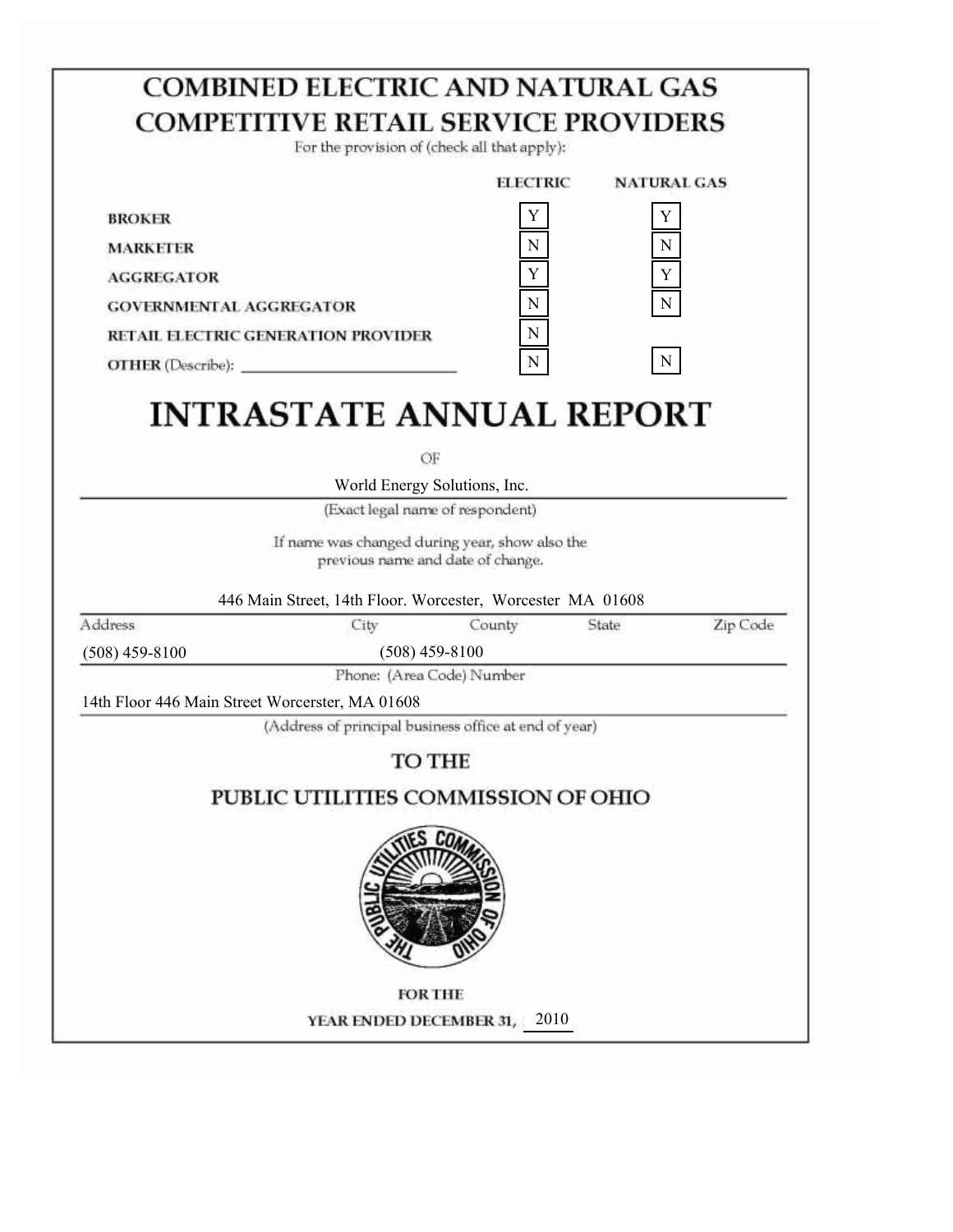# **IDENTITY OF RESPONDENT**

1. Identify respondent's form of business organization: sole proprietorship, partnership, corporation, or other (explain). If incorporated, specify the date of filing articles of incorporation and the state in which incorporated.

World Energy Solutions, Inc. is a Corporation.

World Energy Solutions, Inc. was incorporate in the State of Delaware. The most recent amended articles of incorporation were filed on May 21, 2010.

2. Identify any other names (other than shown on title page) under which respondent conducted any part of its business during the year. Provide full particulars.

World Energy Solutions, Inc. did not operate under any other name during 2010.

3. Identify the names of affiliate and subsidiary companies of the respondent.

World Energy Solutions, Inc. has no affiliate or subsidiary that provides utility related services.

4. Identify the PUCO Case Numbers (and dates issued) granting respondent authority to operate as a CRNGS and CRES, and respondent's certificate numbers.

World Energy Solutions, Inc. was granted authority to operate as a CRES effective July 30, 2002.

Certificate Number: 02-086E(5) Issued Pursuant to Case Number 02-882-EL-AGG.

World Energy Solutions, Inc. was granted authority to operate as a CRNGS effective December 17, 2006.

Certificate Number: 06-121G(3) Issued Pursuant to Case Number 06-1363-GA-AGG 5. Identify the dates when respondent began CRNGS and CRES operations in Ohio.

| <b>CRNGS</b> operations: | December 20, 2006 |
|--------------------------|-------------------|
| <b>CRES</b> operations:  | August 01, 2002   |

6. Provide a list of Ohio service territories served by respondent.

First Energy - Ohio Edison, Toledo Edison, and Cleveland Illuminating Cincinnati Gas & Electric Monogahela Power American Electric Power - Ohio Power and Columbus Southern Power Dayton Power and Light Columbia Gas of Ohio Dominion East Ohio Dominion West Ohio Vectren Energy Delivery of Ohio

7. Identify respondent's website URL.

www.worldenergy.com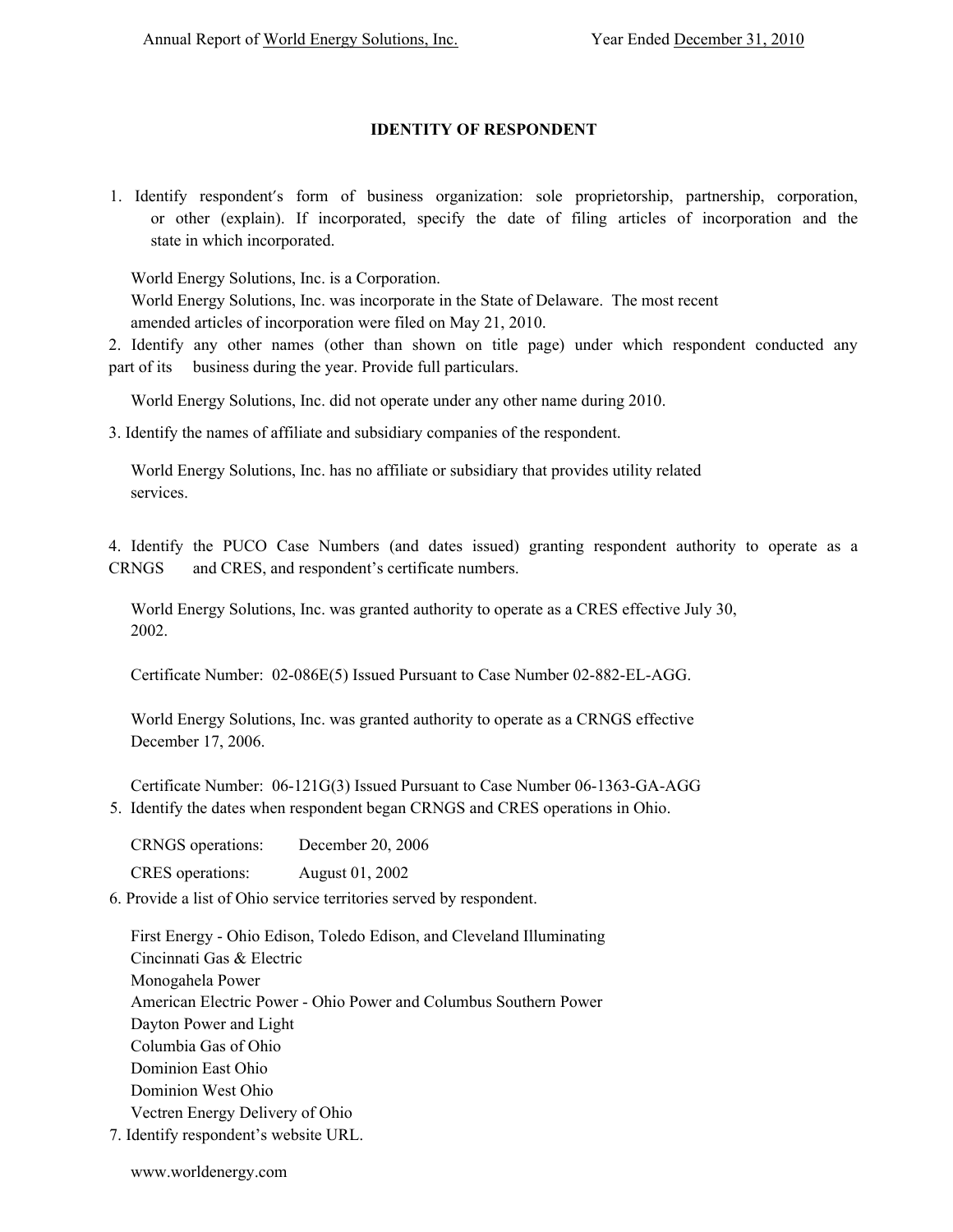## Annual Report of World Energy Solutions, Inc. Year Ended December 31, 2010

8. Identify the name, title, address, e-mail address, and telephone number (including area code) of the person to be contacted concerning this report.

Janet Loop Market Director World Energy Solutions, Inc. 446 Main Street Worcester, MA 01608 jloop@worldenergy.com (508) 459-8149 Phone (508) 459-8101 Fax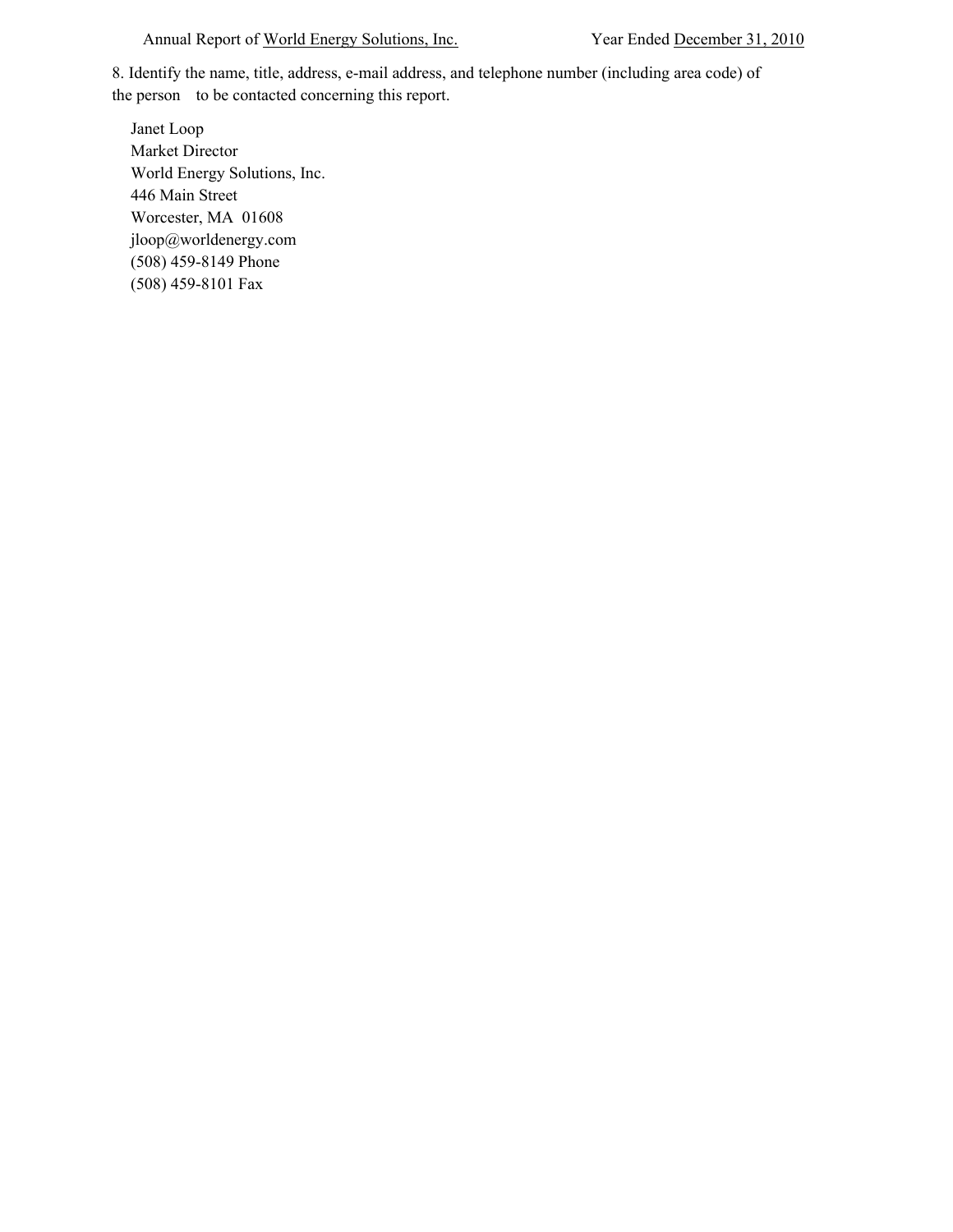**\$0** 

Instructions:

Schedule 1 is used for PUCO annual assessment purposes pursuant to Sections 4905.10 and 4911.18, Revised Code. The reporting company shall maintain supporting and/or subsidiary records to separately record revenues derived from total operations and from its Ohio intrastate operations. Information presented herein is subject to audit by the PUCO.

For the purpose of this report, sales of natural gas and electricity are deemed to occur at the meter of a retail customer.

Any competitive retail natural gas and electricity supplier that reports zero gross revenues will not be assessed.

SCHEDULE: 1

## **STATEMENT OF INTRASTATE GROSS SALES AND REVENUES \***

| <b>Natural Gas</b>               | Sales (Mcf)      | <b>Revenues (\$)</b>                   |
|----------------------------------|------------------|----------------------------------------|
| Choice Program Retail Sales      | $\boldsymbol{0}$ | \$0                                    |
| Choice Program Aggregation Sales | 0                | $\theta$                               |
| <b>Total Gas</b>                 | 0                | \$0                                    |
|                                  |                  |                                        |
| Electric                         | Sales (kWh)      |                                        |
| <b>Total Sales</b>               | $\boldsymbol{0}$ | \$0                                    |
| All Other Sales                  | 0                | <b>Gross Receipts (\$)</b><br>$\theta$ |

**Total Electric and Natural Gas**

\* The information reported on this form should refer only to those sales / revenues / intrastate gross receipts for which certification pursuant to Sections 4929.20 or 4928.20, Revised Code, is required. Natural gas Standard Choice Offer (SCO) providers should include such SCO sales and revenues as part of Choice Program Retail Sales.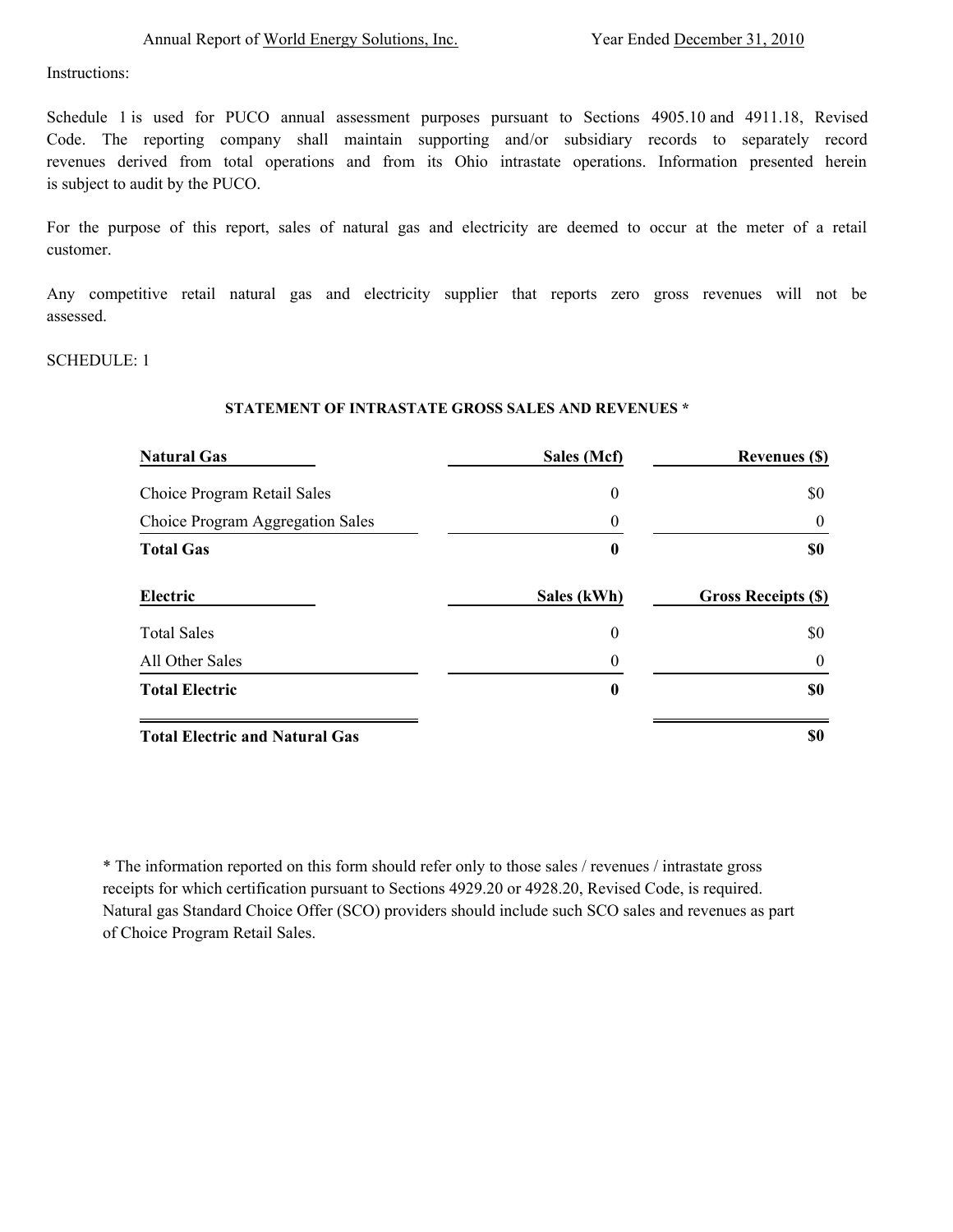### **IN ORDER TO ENSURE THAT PUCO CORRESPONDENCE/INVOICES IS/ARE DIRECTED TO THE APPROPRIATE PERSON AT THE CORRECT ADDRESS, PLEASE COMPLETE THE FOLLOWING.**

## **Name, Title, E-mail, Address, and Phone Number of the Company's Contact Persons**

Name Title

jloop@worldenergy.com E-mail

446 Main Street, 14th Floor Worcester, MA 01608 Address

(508) 459-8149 Phone Number (Including Area Code)

## **Name, Title, E-mail, Address, and Phone Number of Person to whom Invoice**

## **should be Directed**

Name Title

jproia@worldenergy.com E-mail

446 Main Street, 14th Floor Worcester, MA 01608 Address

(508) 459-8131 Phone Number (Including Area Code)

**Name and Address of the President**

Philip Adams, President Name

446 Main Street Worcester, MA 01608 Address

Janet Loop Market Director

Jay Proia, Jr. Sr. Accountant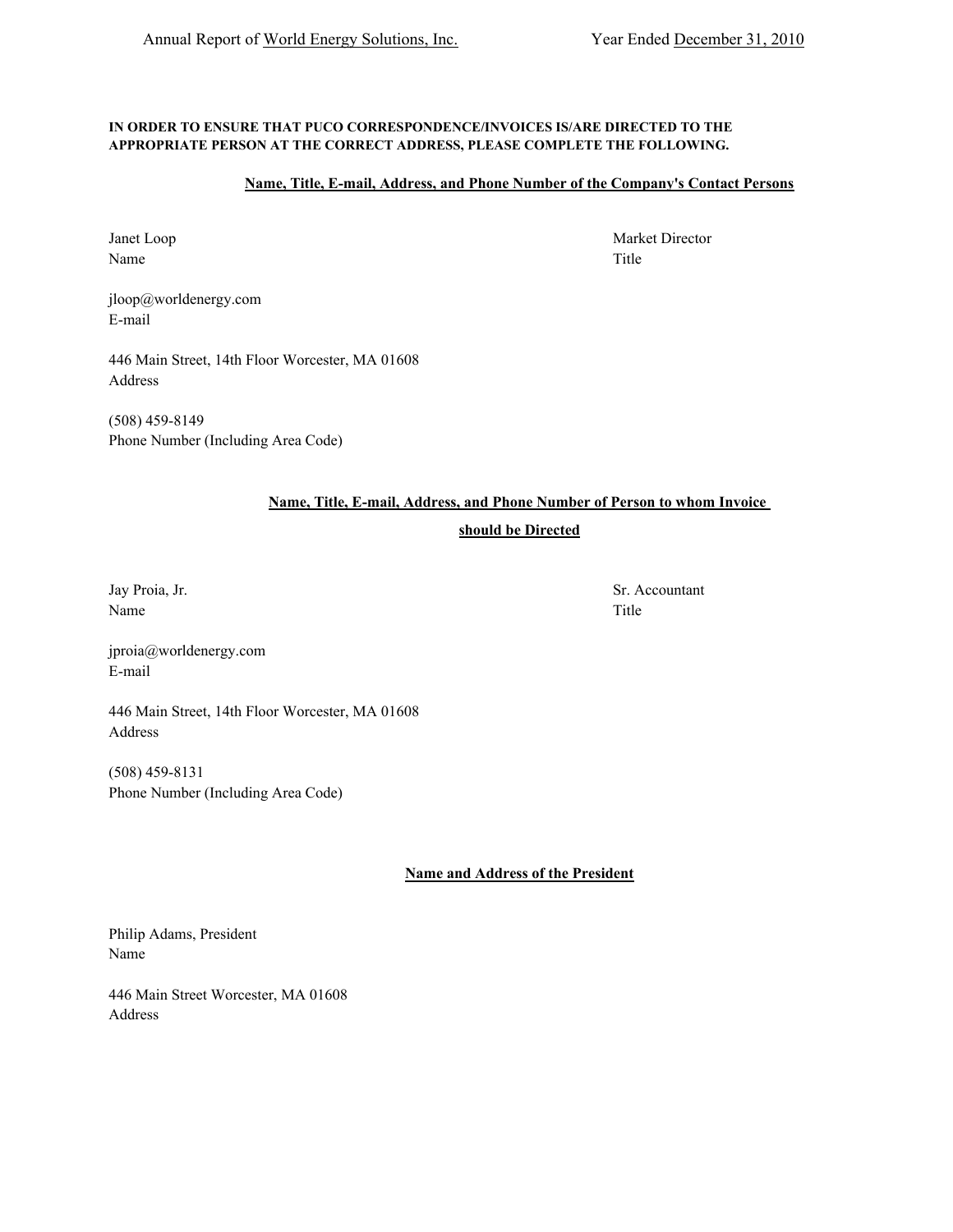## **VERIFICATION**

The foregoing report must be verified by the President or Chief Officer of the company.

#### **OATH**

State of Massachusetts County of Worcester

makes oath and says that Philip Adams

s/he is President and Chief Operating Officer

of World Energy Solutions, Inc.

that s/he has examined the foregoing report; that to the best of her/his knowledge, information, and belief, all statements of fact contained in the said report are true and the said report is a correct statement of the business and affairs of the above-named respondent in respect to each and every matter set forth therein during the period from and including January 1, 2010 to and including December 31, 2010.

(Signature of affiant.)

Sworn and subscribed before me this 22 day of Aphabel , 20// Month/Year

gnature of notary

ence My commission expires on  $\subset$ 

| JACQUELINE MERL BAMMAN                      |
|---------------------------------------------|
| <b>Notary Public</b>                        |
| WEALTH OF MASSACHUSETTS                     |
| My Commission Expires<br>September 30, 2016 |
|                                             |

The Commonwealth of Massachusetts 22 and September On this  $-20$  // before me, the undersigned natary public, personally appeared of to me through satisfactory evidence of identification, which were DeDelstex to be the person whose name is signed on the preceding or attached document and d to me that he/she si ned it voluplarily for its stated purpose. o ve **COUELINE MERL BAMMAN, Notary** ublic Commission Expires September 30, 2016